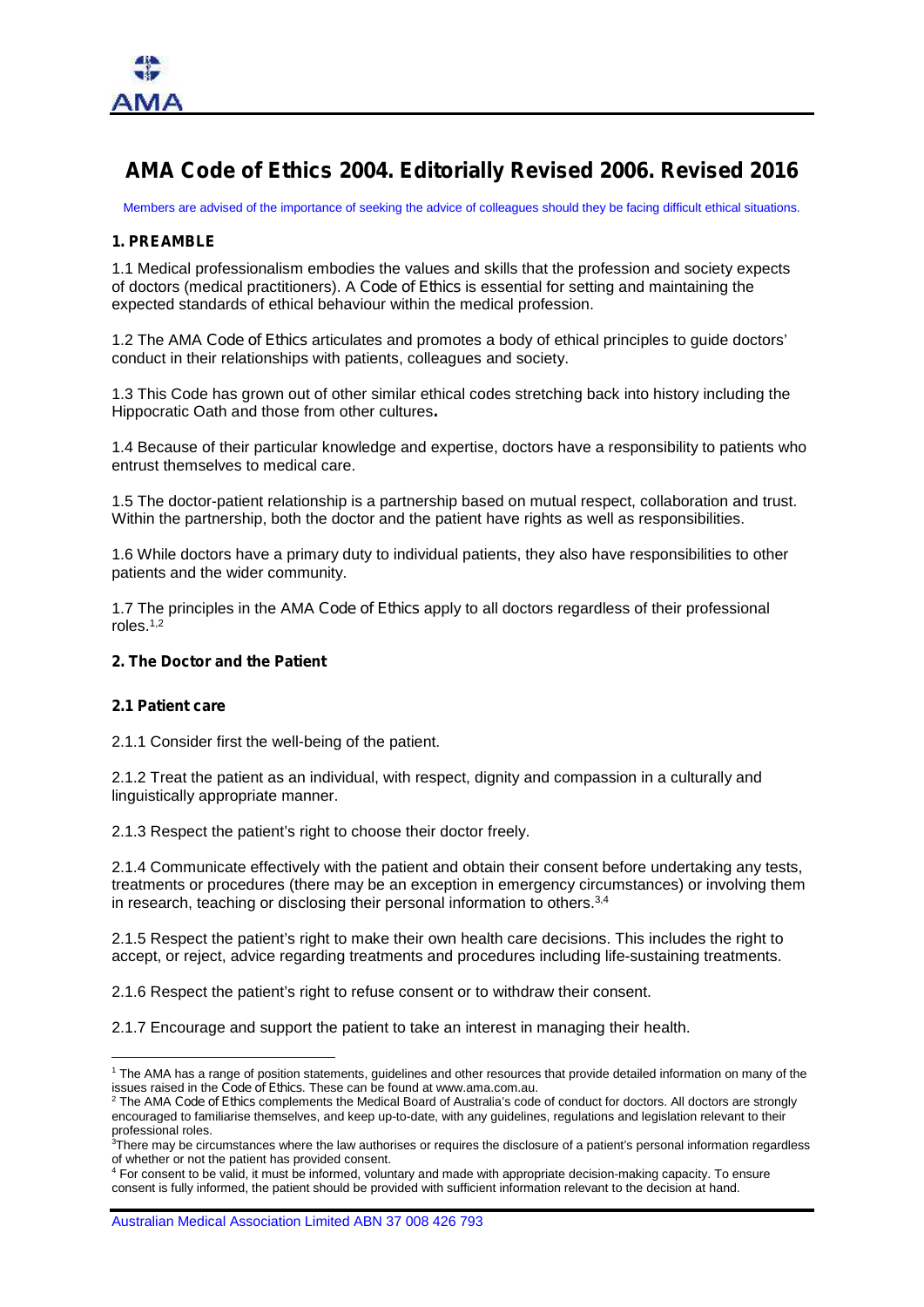2.1.8 Respect the patient's request for a support person.

2.1.9 Facilitate coordination and continuity of care.

2.1.10 Respect the fact that a patient may have more than one established doctor-patient relationship.

2.1.11 Recognise that you may decline to enter into a therapeutic relationship where an alternative health care provider is available and the situation is not an emergency one.

2.1.12 Recognise that you may decline to continue a therapeutic relationship if it becomes ineffective or compromised. Under such circumstances, you can discontinue the relationship if an alternative health care provider is available and the situation is not an emergency one. You must inform the patient so that they may seek care elsewhere and assist in facilitating arrangements for their continuing care.

2.1.13 If you refuse to provide or participate in some form of diagnosis or treatment based on a conscientious objection, inform the patient so that they may seek care elsewhere. Do not use your conscientious objection to impede patients' access to medical treatments including in an emergency situation.<sup>5</sup>

2.1.14 Where a patient's death is deemed to be imminent and where curative or life-prolonging treatment appears to be of no medical benefit, try to ensure that death occurs with comfort and dignity.

2.1.15 Respect the right of a terminally ill patient to receive relief from pain and suffering, even where that may shorten their life.

2.1.16 Avoid providing care to anyone with whom you have a close personal relationship, where possible.

2.1.17 Facilitate the ongoing care of your patients, including the management of their medical records, if closing or relocating your practice.

2.1.18 Recognise the patient's right to make a complaint in relation to their health care. Ensure they are provided with information on the complaints process and do not let a complaint adversely affect the patient's care.

# **2.2 Protection of patient information**

2.2.1 Respect the patient's right to know what information is held about them, their right to access their medical records and their right to have control over its use and disclosure, with limited exceptions**.**

2.2.2 Maintain the confidentiality of the patient's personal information including their medical records, disclosing their information to others only with the patient's express up-to-date consent or as required or authorised by law. This applies to both identified and de-identified patient data.

2.2.3 Maintain accurate, contemporaneous medical records.

2.2.4 Ensure patient information is kept secure.

2.2.5 Facilitate arrangements for accessing, transferring and storing medical records upon retirement.

# **2.3 Patients with limited, impaired or fluctuating decision-making capacity**

<sup>5</sup> When a doctor refuses to provide, or participate in, a legally recognised treatment or procedure because it conflicts with his or her own personal beliefs and values, this constitutes a 'conscientious objection'.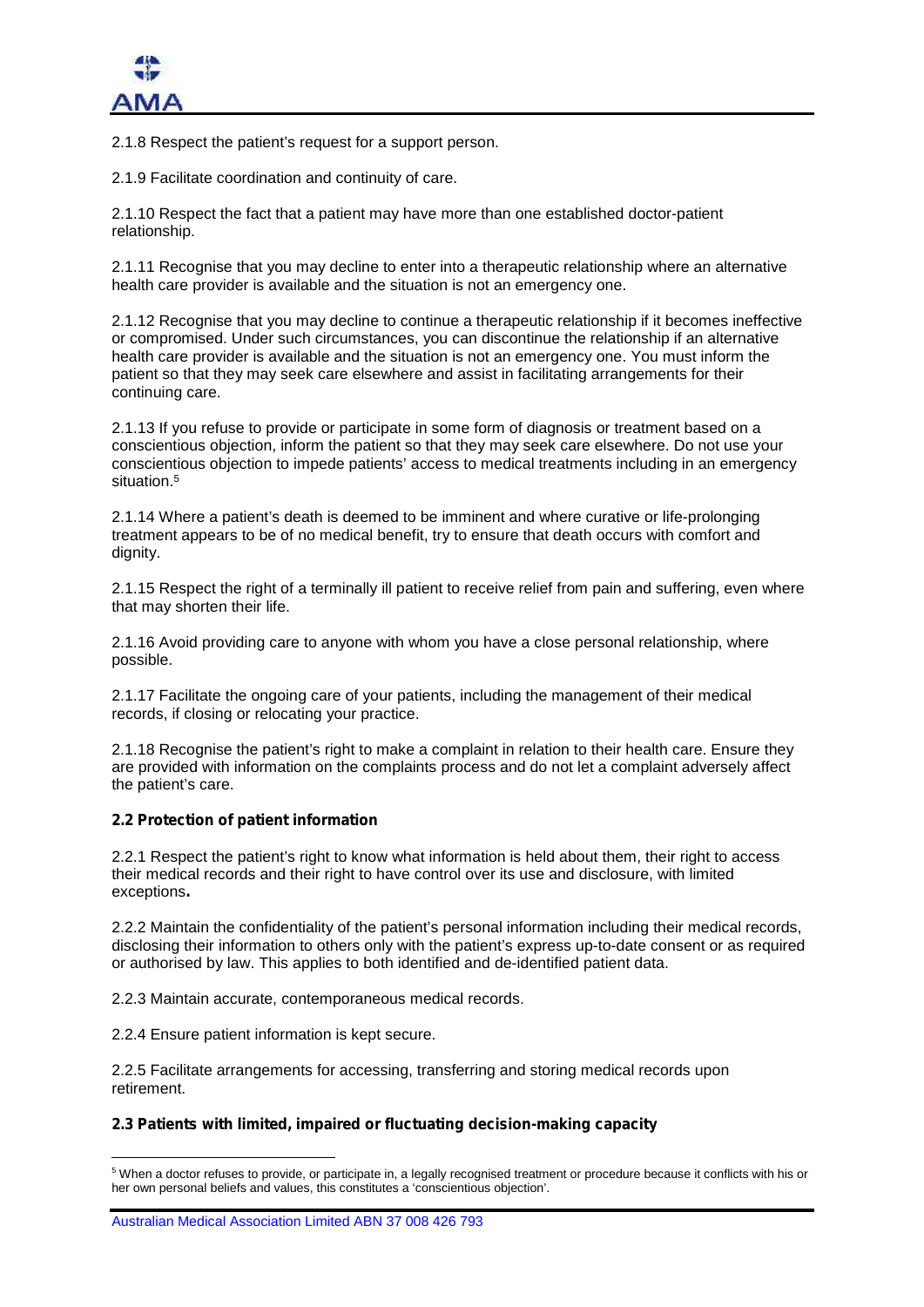

2.3.1 Presume an adult patient has decision-making capacity, the ability to make and communicate a decision, unless there is evidence to the contrary.<sup>6</sup>

2.3.2 Recognise that some patients may have limited, impaired or fluctuating decision-making capacity. As such, any assessment of capacity for health care decision-making is relevant to a specific decision at a specific point in time.

2.3.3 Respect the patient's ability to participate in decisions consistent with their level of capacity at the time a decision needs to be made. This includes decisions involving their health care as well as the use and disclosure of their personal information.

2.3.4 Recognise that some patients will have capacity to make a supported decision while others will require a substitute decision-maker.

2.3.5 Recognise that a competent minor may have the capacity to make a specific health care decision on their own behalf.

## **2.4 Patients' family members, carers and significant others**

2.4.1 Treat the patient's family members, carers and significant others with respect.

2.4.2 Recognise that the patient's family members and carers may also need support, particularly where the patient's condition is serious or life-limiting. Provide them with information regarding respite care, bereavement care, carer's support and other relevant services, where appropriate.

## **2.5 Clinical research**

2.5.1 Endeavour to participate in properly designed, ethically approved research involving human participants in order to advance medical progress.

2.5.2 Recognise that the rights and interests of the individual research participant takes precedence over the interests of others including the research team, affiliated institutions, funders and the broader community.

2.5.3 Make sure that all research participants are fully informed and have consented to participate in the study.

2.5.4 Seek patient consent to inform treating doctors of the involvement of patients under their care in any research project, the nature of the project and its ethical basis.

2.5.5 Respect the patient's right to withdraw from a study at any time without prejudice to medical treatment.

2.5.6 Make sure that the patient's decision not to participate in a study does not compromise the doctor-patient relationship or appropriate treatment and care.

2.5.7 Ensure that research results are reviewed by an appropriate peer group before public release.

#### **2.6 Clinical teaching**

2.6.1 Honour your obligation to pass on your professional knowledge and skills to colleagues and students, where appropriate.

2.6.2. Before conducting clinical teaching involving patients, ensure that the patient is fully informed and has consented to participate.

<sup>&</sup>lt;sup>6</sup> Legal definitions of capacity and capacity assessments may vary across jurisdictions.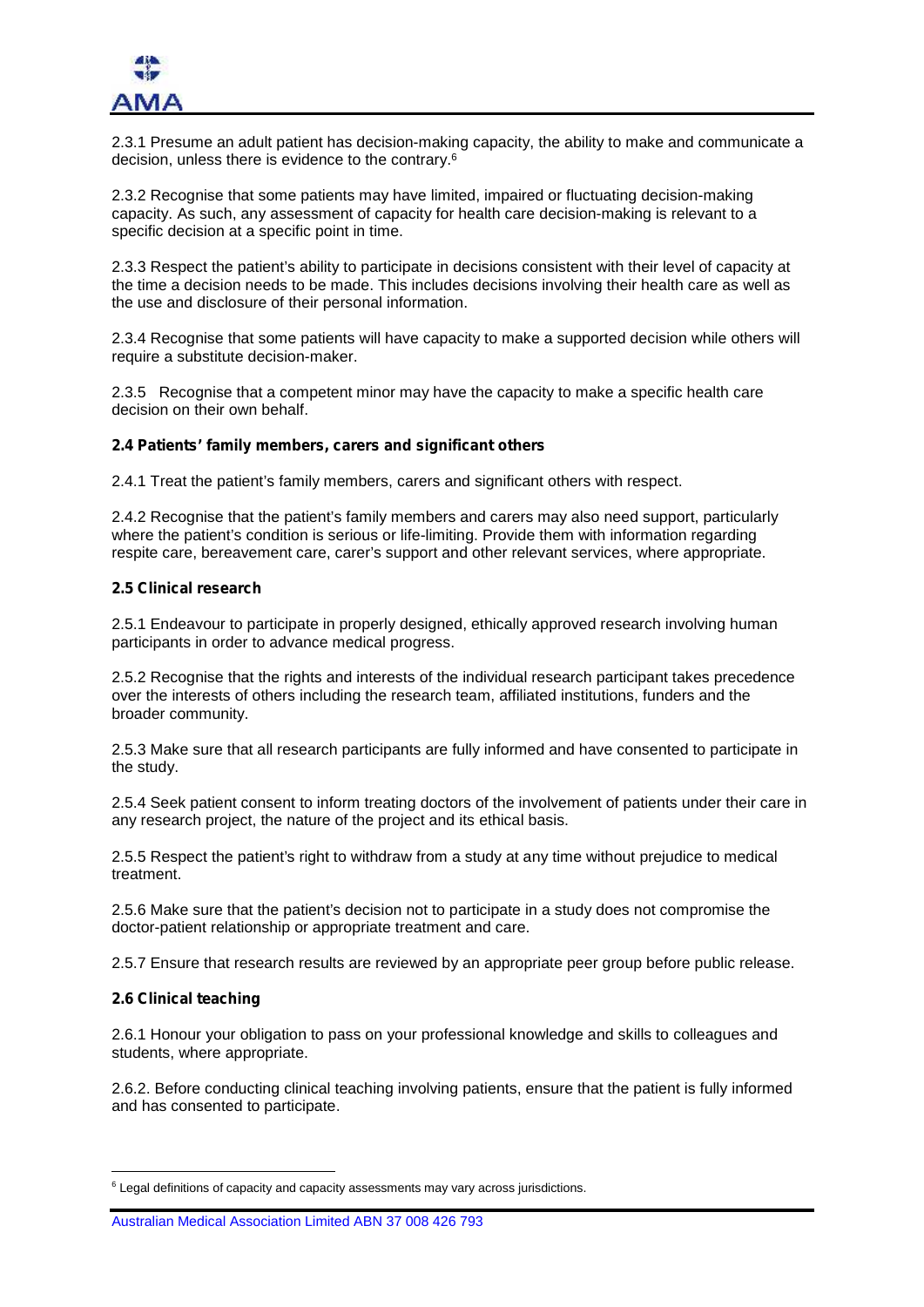

2.6.3 Respect the patient's right to refuse or withdraw from participating in clinical teaching at any time without compromising the doctor-patient relationship or appropriate treatment and care.

2.6.4 Avoid compromising patient care in any teaching exercise. Ensure that the patient is managed according to the best-proven diagnostic and therapeutic methods and that the patient's comfort and dignity are maintained at all times.

# **2.7 Fees**

2.7.1 Set a fair and reasonable fee having regard to the time, skill and experience involved in the performance of your services, the relevant practice costs and the particular circumstances of the case and the patient.

2.7.2 Recognise the importance of informed financial consent, ensuring that the patient is informed of and consents to your fees prior to the medical service being provided, where possible**.** Where a service you provide is in conjunction with other doctors or hospitals who will charge separate fees, advise the patient of this and how they can obtain information on those separate fees.

2.7.3 Encourage open discussion of health care costs with the patient.

# **3 The Doctor and the Profession**

## **3.1 Professional conduct**

3.1.1 Practise medicine to the best of your ability, recognising and working within your ability and scope of practice.

3.1.2 Build a professional reputation based on integrity and ability.

3.1.3 Recognise that your personal conduct may affect your reputation and that of your profession.

3.1.4 Take responsibility for your own health and well-being including having your own general practitioner.

3.1.5 Continue lifelong professional development to keep your knowledge, skills and performance upto-date and improve your standard of medical care.

3.1.6 Keep up-to-date on relevant codes of practice and legal responsibilities.

3.1.7 Accept responsibility for maintaining and improving the standards of the profession.

3.1.8 Maintain appropriate professional boundaries with patients and their close family members, not entering into sexual, exploitative or other inappropriate relationships.

3.1.9. Refrain from offering inducements to patients, accepting inducements from patients or encouraging patients to give, lend or bequeath you money or gifts.

3.1.10 Report suspected unethical or unprofessional conduct by a colleague to the appropriate authority.

3.1.11 Report any form of bullying or harassment of, or by, students, colleagues or other health care professionals.

#### **3.2 Working with colleagues**

3.2.1 Treat your colleagues with respect and dignity.

3.2.2 Recognise colleagues who are unwell or under stress. Know how and when to respond if you are concerned about a colleague's health and take action to minimise the risk to patients and the doctor's health.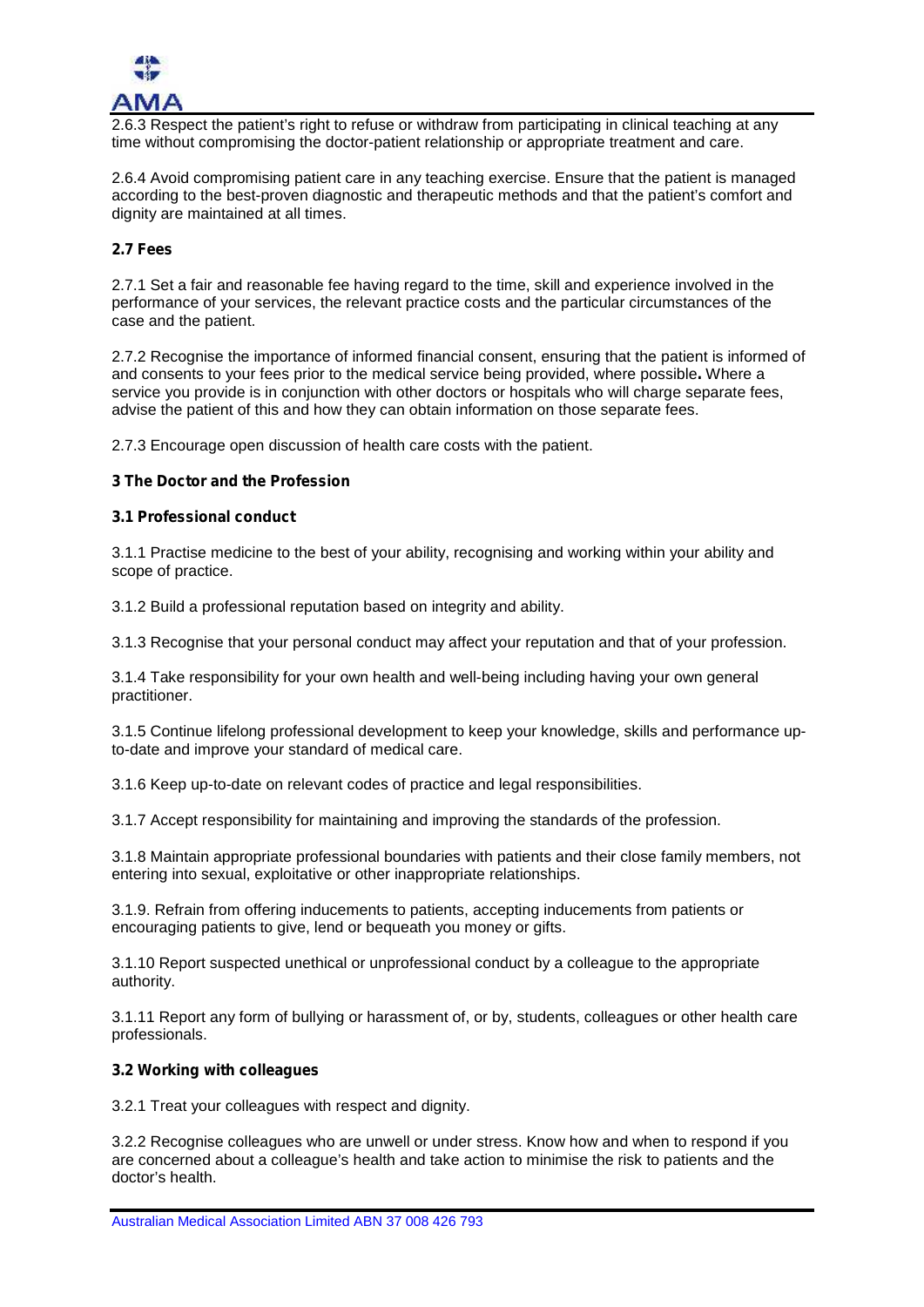

3.2.3 Refrain from undertaking actions such as making comments which may unfairly damage the reputation of a colleague.

3.2.4 Treat those under your supervision with respect, care and patience.

## **3.3 Referral to colleagues**

3.3.1 Recognise your professional limitations and be prepared to refer as appropriate.

3.3.2 Obtain the opinion of an appropriate colleague acceptable to the patient if diagnosis or treatment is difficult or in response to a reasonable request by the patient.

3.3.3 When referring a patient, make available to your colleague, with the patient's knowledge and consent, all relevant information and indicate whether or not they are to assume the continuing care of the patient during their illness.

3.3.4 When an opinion has been requested by a colleague, report in detail your findings and recommendations to that doctor.

3.3.5 Respect the central role of the general practitioner in patient care. Should a patient require a referral to another specialist, ideally the referral should be made following consultation with the patient's general practitioner – except in an emergency situation. Any decision should be communicated to the general practitioner in a timely fashion.

## **3.4 Working with other health care professionals and as part of a health care team**

3.4.1 Treat other health care professionals with respect and dignity.

3.4.2 Ensure that doctors and other health care professionals upon whom you call to assist in the care of the patient are appropriately qualified.

3.4.3 Work collaboratively with other members of the patient's health care team.

3.4.4 Adhere to your responsibility in delegation and handover of care of the patient.

3.4.5 Recognise the role of other support services including translators, Indigenous community members, religious, spiritual and cultural advisers.

#### **3.5 Managing conflicts of interests**

3.5.1 Ensure your financial or other interests are secondary to your primary duty to serve patients' interests. Financial and other interests should not compromise, or be perceived to compromise, your professional judgement, capacity to serve patients' interests or the community's trust in the integrity of the medical profession.

3.5.2 Disclose your financial or other interests that may affect, or be perceived to affect, patient care.

3.5.3 If you refer a patient to a facility, or recommend a treatment or product in which you have a financial interest, inform them of that interest and provide the patient with other options, where possible.

3.5.4 If you work in a practice or institution, place your professional duties and responsibilities to patients above the commercial interests of the owners or others who work within these practices.

#### **3.6 Advertising**

3.6.1 Confine advertising of professional services to the presentation of information reasonably needed by patients or colleagues to make an informed decision about the availability and appropriateness of your medical services.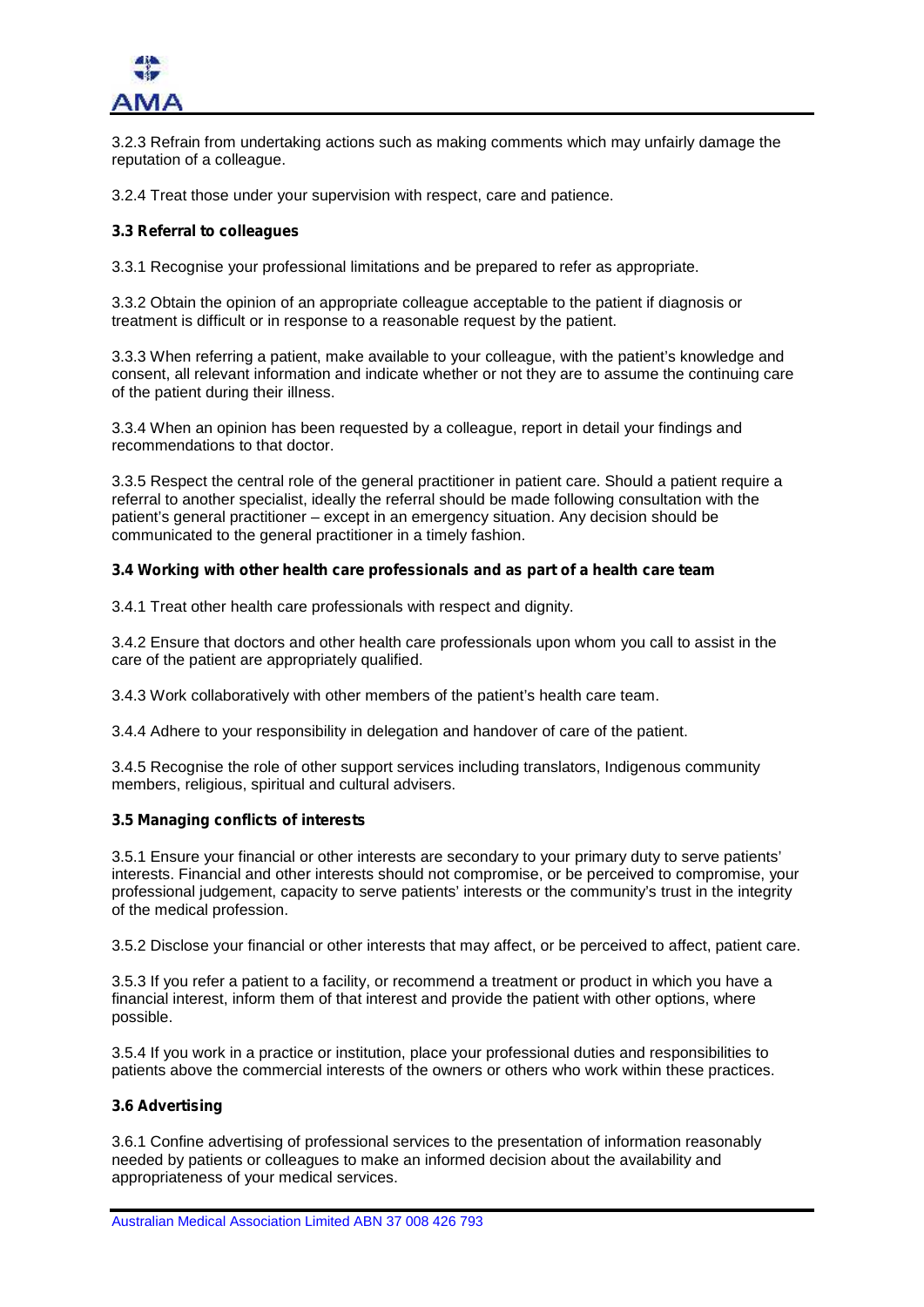

3.6.2 Ensure that any announcement or advertisement directed towards patients or colleagues is demonstrably true in all respects. Advertising should not bring the profession into disrepute.

3.6.3 Do not endorse therapeutic goods in public advertising.

3.6.4 Exercise caution in endorsing non-therapeutic goods in public advertising.

3.6.5 Do not have any public association with products that clearly affect health adversely.

# **4. The Doctor and Society**

## **4.1 Responsibility to society**

4.1.1 Participate in activities that contribute to the health of the community and the wider public health. These can include matters relating to health education, environmental protection, public health and legislation impacting on health.

## **4.2 Professional autonomy and clinical independence**

4.2.1 Uphold professional autonomy and clinical independence and advocate for the freedom to exercise professional judgement in the care and treatment of patients without undue influence by individuals, governments or third parties.

4.2.2 Refrain from entering into any contract with a colleague or organisation which you consider may conflict with your professional autonomy, clinical independence or your primary obligation to the patient.

4.2.3 Recognise your right to refuse to carry out services which you consider to be professionally unethical, against your moral convictions, imposed on you for either administrative reasons or for financial gain or which you consider are not in the best interests of the patient.

4.2.4 Alert appropriate authorities when the health care service or environment within which you work is inadequate or poses a threat to health.

4.2.5 The doctor who reasonably believes that significant harm will occur to the public as a result of the delivery or non-delivery of health care, despite the process mentioned in paragraph 4.2.4, would be open to taking whistleblowing action. Contemporary protections for whistleblowers should be supported by doctors.

# **4.3 Health standards, quality and safety**

4.3.1 Participate in risk management, quality assurance and improvement activities.

4.3.2 Accept a share of the profession's responsibility to society in matters relating to the health and safety of the public, health education and literacy and legislation affecting the health of the community.

4.3.3 When providing scientific information to the public, recognise a responsibility to give the generally held opinions of the profession in a form that is readily understood. When presenting any personal opinion which is contrary to the generally held opinion of the profession, indicate that this is the case.

# **4.4 Stewardship**

4.4.1 Practise effective stewardship, the avoidance or elimination of wasteful expenditure in health care, in order to maximise quality of care and protect patients from harm while ensuring affordable care in the future. Remember, however, that your primary duty is to provide the patient(s) with the best available care.